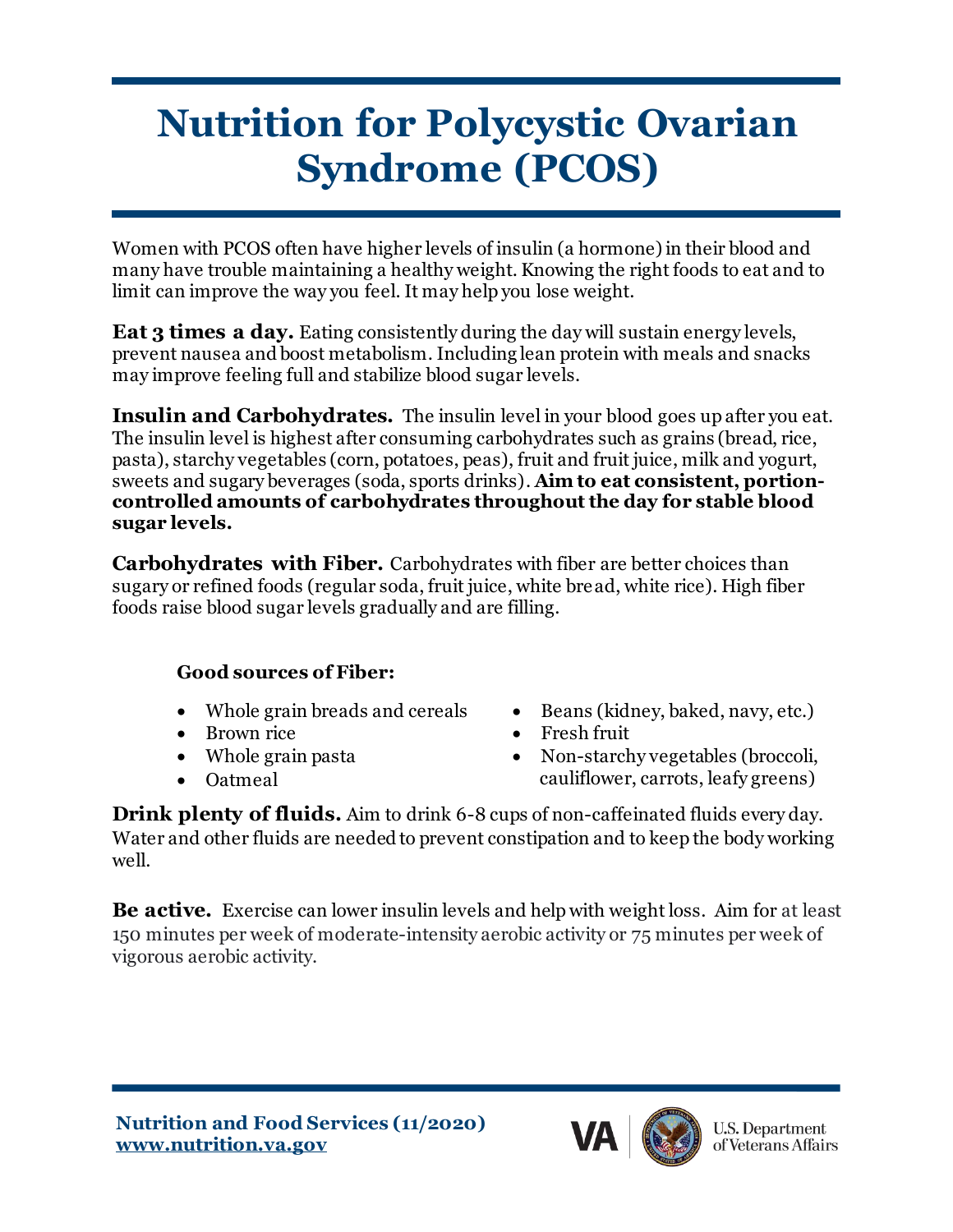| <b>Moderate</b>                             | <b>Vigorous</b>                        |  |
|---------------------------------------------|----------------------------------------|--|
| Brisk walking (at least 2.5 miles per hour) | Hiking uphill or with a heavy backpack |  |
| Water aerobics                              | Running                                |  |
| Dancing (ballroom or social)                | Swimming laps                          |  |
| Gardening                                   | Aerobic dancing                        |  |
| Tennis (doubles)                            | Heavy yardwork like continuous digging |  |
|                                             | or hoeing                              |  |
| Biking slower than 10 miles per hour        | Tennis (singles)                       |  |
|                                             | Biking 10 miles per hour or greater    |  |

## **Sample Menus**

| <b>Breakfast</b><br>$(300 - 350)$<br>calories)                              | Lunch<br>(400 calories)                                                                                                                                                                               | <b>Dinner</b><br>(400 calories)                                                                                                                                                                                                                                                 | <b>Snack</b>                                                                                                                                                                                         |
|-----------------------------------------------------------------------------|-------------------------------------------------------------------------------------------------------------------------------------------------------------------------------------------------------|---------------------------------------------------------------------------------------------------------------------------------------------------------------------------------------------------------------------------------------------------------------------------------|------------------------------------------------------------------------------------------------------------------------------------------------------------------------------------------------------|
| 1 package plain<br>oatmeal with 1 Tbsp.<br>peanut butter or 2<br>Tbsp. nuts | 1 whole wheat pita<br>with 3 oz. chicken<br>breast, $\frac{1}{4}$ cup $2\%$<br>shredded cheese,<br>lettuce/tomatoes,<br>2 Tbsp. light sour<br>cream<br>Side salad with<br>dressing on side<br>1 fruit | <b>Healthy Chicken</b><br>Parmesan<br>3 oz. chicken breast<br>breaded with egg<br>white, Italian-<br>seasoned<br>breadcrumbs, 2<br>Tbsp. reduced-fat<br>parmesan cheese,<br>$2/3$ cup whole wheat<br>pasta & top with $\frac{1}{2}$<br>cup tomato sauce, 1<br>cup fresh spinach | 1 fruit and low-fat<br>string cheese<br>6 oz. non-fat, low<br>sugar Greek<br>yogurt with 2<br>Tbsp. chia seeds                                                                                       |
| 1 whole wheat waffle<br>with 1 Tbsp. peanut<br>butter                       | Individual whole<br>grain pizza<br>Side salad with<br>dressing on side                                                                                                                                | Healthy Quesadillas<br>Fold 1 whole wheat<br>tortilla over 1/4 cup<br>2% shredded cheese,<br>4 oz. chopped<br>chicken and cook 2<br>minutes per side in<br>pan, top with 2 Tbsp.<br>light sour cream &<br>salsa, 2 slices of<br>avocado<br>Side salad with<br>dressing on side. | Apple or celery<br>and 2 Tbsp.<br>natural peanut<br>butter<br>$\frac{1}{2}$ cup low-fat<br>cottage cheese<br>and $\frac{1}{2}$ cup<br>canned mandarin<br>oranges or<br>peaches in their<br>own juice |